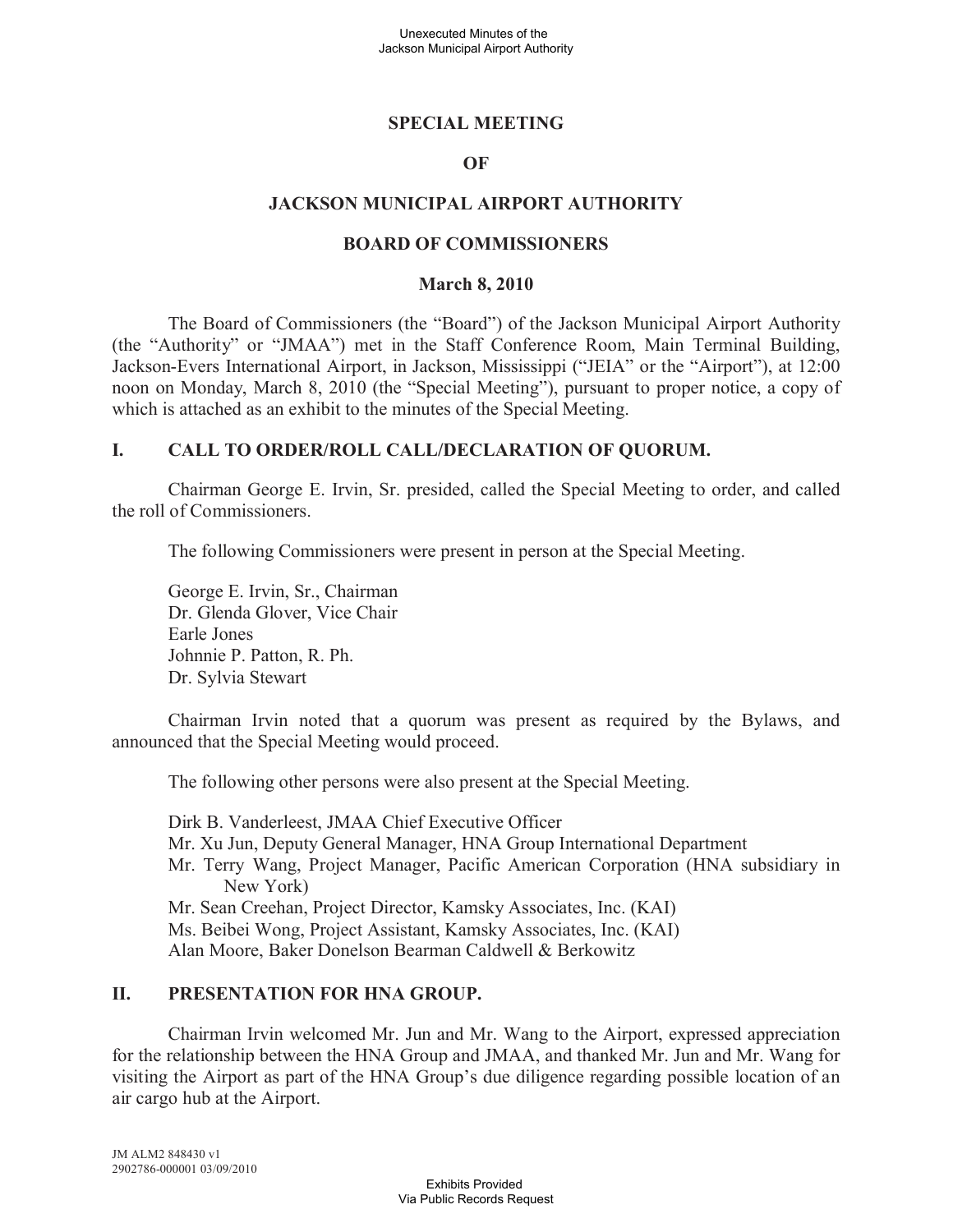On behalf of the HNA Group, Mr. Jun thanked Chairman Irvin and JMAA for their hospitality and for the close relationship between the HNA Group and JMAA, as marked by the previous visit by representatives of JMAA to China to visit with the HNA Group. Mr. Jun said that Mr. Wang and he had met earlier in the day with Gray Swoope, Executive Director of the Mississippi Development Authority ("MDA"), and then went to the Mississippi World Trade Center ("MWTC") for a meeting with John Hendrix, President of the MWTC Board of Directors; Barbara Travis, Executive Director of the MWTC; Jay Moon, President and CEO of the Mississippi Manufacturers Association ("MMA"); Liz Cleveland, Manager, Global Business Division of MDA; John Henry Jackson, Asia-Pacific Trade Manager, Global Business Division of MDA; and Adam Murray, Global Business Division of MDA. Mr. Jun said that the meetings had been very productive and that they had gathered valuable information relating to (i) the general economy in Mississippi and Jackson and (ii) current exports from the mid-South to China.

Mr. Vanderleest then presented and discussed a PowerPoint presentation entitled "Introduction for Hainan Airlines Group, March 2010," a copy of which is attached as an exhibit to the minutes of this Special Meeting. During his presentation, Mr. Vanderleest discussed the advantages of locating an international air cargo hub at the Airport, as set out in the presentation. Mr. Vanderleest said that JMAA recognizes the critical importance of back haul to China, and that JMAA is in the process of undertaking a study to identify back haul opportunities to China.

Mr. Jun thanked Mr. Vanderleest and JMAA for the presentation. He said that the HNA Group would be gathering more data and undertaking more analysis as it continues its due diligence investigation.

In response, each Commissioner thanked Mr. Jun and Mr. Wang for visiting the Airport and expressed their individual commitment and the Board's unanimous commitment to continuing to develop the close relationship between the HNA Group and JMAA, and their hope that the relationship would lead to location of an air cargo hub at the Airport.

On behalf of the HNA Group, Mr. Jun and Mr. Wang then exchanged gifts with the Commissioners and Mr. Vanderleest, on behalf of JMAA.